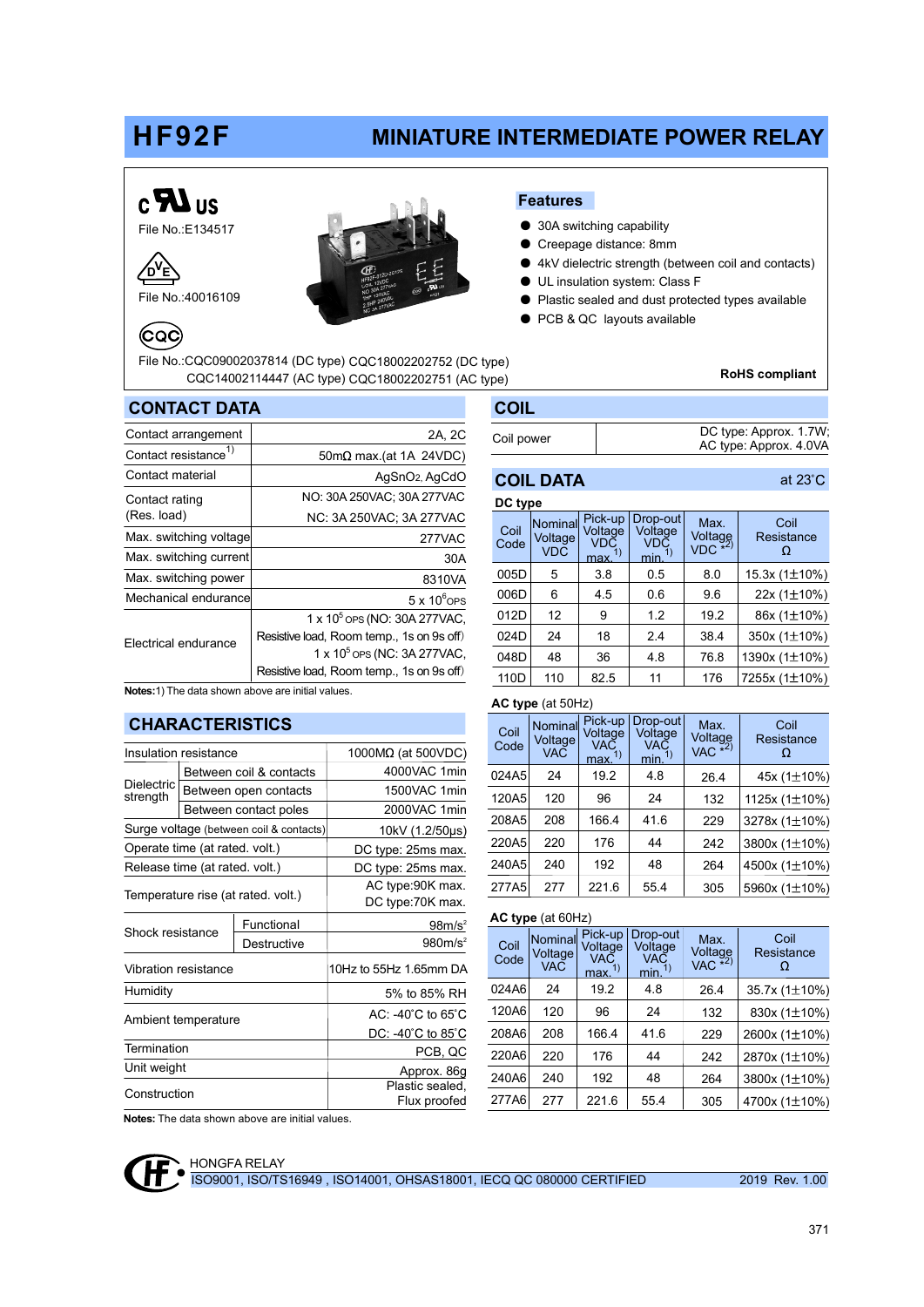#### COIL DATA

#### AC type (at 50Hz/60Hz)

| Coil<br>Code | Nominal<br>Voltage<br><b>VAC</b> | Pick-up Voltage<br>VAC<br>max. |       | min. | Drop-out Voltage<br>Max.<br><b>VAC</b><br>Voltage<br>VDC <sup>*2)</sup> |     | Coil<br>Resistance<br>Ω   |
|--------------|----------------------------------|--------------------------------|-------|------|-------------------------------------------------------------------------|-----|---------------------------|
|              |                                  | 50Hz                           | 60Hz  | 50Hz | 60Hz                                                                    |     |                           |
| 120A         | 120                              | 88                             | 96    | 22   | 24                                                                      | 132 | $950 \times (1 \pm 10\%)$ |
| 208A         | 208                              | 160                            | 166.4 | 40   | 41.6                                                                    | 229 | 2841 x (1±10%)            |
| 240A         | 240                              | 176                            | 192   | 44   | 48                                                                      | 264 | 3800 x $(1\pm10\%)$       |
| 277A         | 277                              | 200                            | 221.6 | 50   | 55.4                                                                    | 305 | 5485 x (1±10%)            |

Notes:1) The data shown above are initial values.

2) \* Maximum voltage refers to the maximum voltage which relay coil could endure in a short period of time.

#### SAFETY APPROVAL RATINGS

|                                              |           | 30A 277VAC                        |
|----------------------------------------------|-----------|-----------------------------------|
|                                              | <b>NO</b> | 1HP 120VAC                        |
| UL/CUL $1$ )                                 |           | 2.5HP 240VAC                      |
|                                              |           | 110 LRA/25.3 FLA 240VAC (DC type) |
|                                              | NC.       | 3A 277VAC                         |
|                                              |           | 30A 250VAC                        |
| $VDE$ <sup>1)</sup><br>(AgSnO <sub>2</sub> ) | <b>NO</b> | 20A 250VAC                        |
|                                              | <b>NC</b> | 3A 250VAC                         |

Notes: 1) UL certified loads are tested at 40℃. VDE certified loads are tested at 85℃ (DC products) or 50℃ (AC products).

2) Only typical loads are listed above. Other load specifications can be available upon request.

| <b>ORDERING INFORMATION</b>                            |                                                                                                                                                                                                                          |                        |                                          |                      |                |                |  |  |
|--------------------------------------------------------|--------------------------------------------------------------------------------------------------------------------------------------------------------------------------------------------------------------------------|------------------------|------------------------------------------|----------------------|----------------|----------------|--|--|
|                                                        | HF92F                                                                                                                                                                                                                    |                        | $-012D$                                  | $-2C$                | $\overline{2}$ | $\overline{2}$ |  |  |
| Type                                                   |                                                                                                                                                                                                                          |                        |                                          |                      |                |                |  |  |
| Coil Code                                              | <b>XXX D:</b> DC type $(5,6,12,24,48,110\text{VDC})$<br><b>XXX A5:</b> AC type 50Hz(24,120,208,220,240,277VAC)<br>XXX A6: AC type 60Hz(24,120,208,220,240,277VAC)<br><b>XXX A:</b> AC type 50Hz/60Hz(120,208,240,277VAC) |                        |                                          |                      |                |                |  |  |
| <b>Contact arrangement</b><br>2A: 2 Form A             |                                                                                                                                                                                                                          |                        | $2C: 2$ Form C                           |                      |                |                |  |  |
| Termination $1$                                        |                                                                                                                                                                                                                          | 1:PCB                  | 2, 3: QC                                 |                      |                |                |  |  |
| <b>Contact material</b><br>1: $AgSnO2$                 |                                                                                                                                                                                                                          |                        | 2:AgCdO                                  |                      |                |                |  |  |
| Construction <sup>2)</sup><br><b>S:</b> Plastic sealed |                                                                                                                                                                                                                          | <b>F:</b> Flux proofed |                                          |                      |                |                |  |  |
| Special code <sup>3)</sup>                             |                                                                                                                                                                                                                          |                        | <b>XXX:</b> Customer special requirement | <b>Nil: Standard</b> |                |                |  |  |

Notes: 1) For QC terminals, no soldering or washing is allowed. For PCB terminals, please refer to us for soldering condition and part specification for necessary washing or surface processing after it is soldered to PCB.

2) We recommend dust protected types for a clean environment (free from contaminations like H<sub>2</sub>S, SO<sub>2</sub>, NO<sub>2</sub>, dust, etc.).

We suggest to choose plastic sealed types and validate it in real application for an unclean environment (with contaminations like  $H_2S$ ,  $SO_2$ ,  $NO_2$ , dust, etc.).

3) The customer special requirement express as special code after evaluating by Hongfa.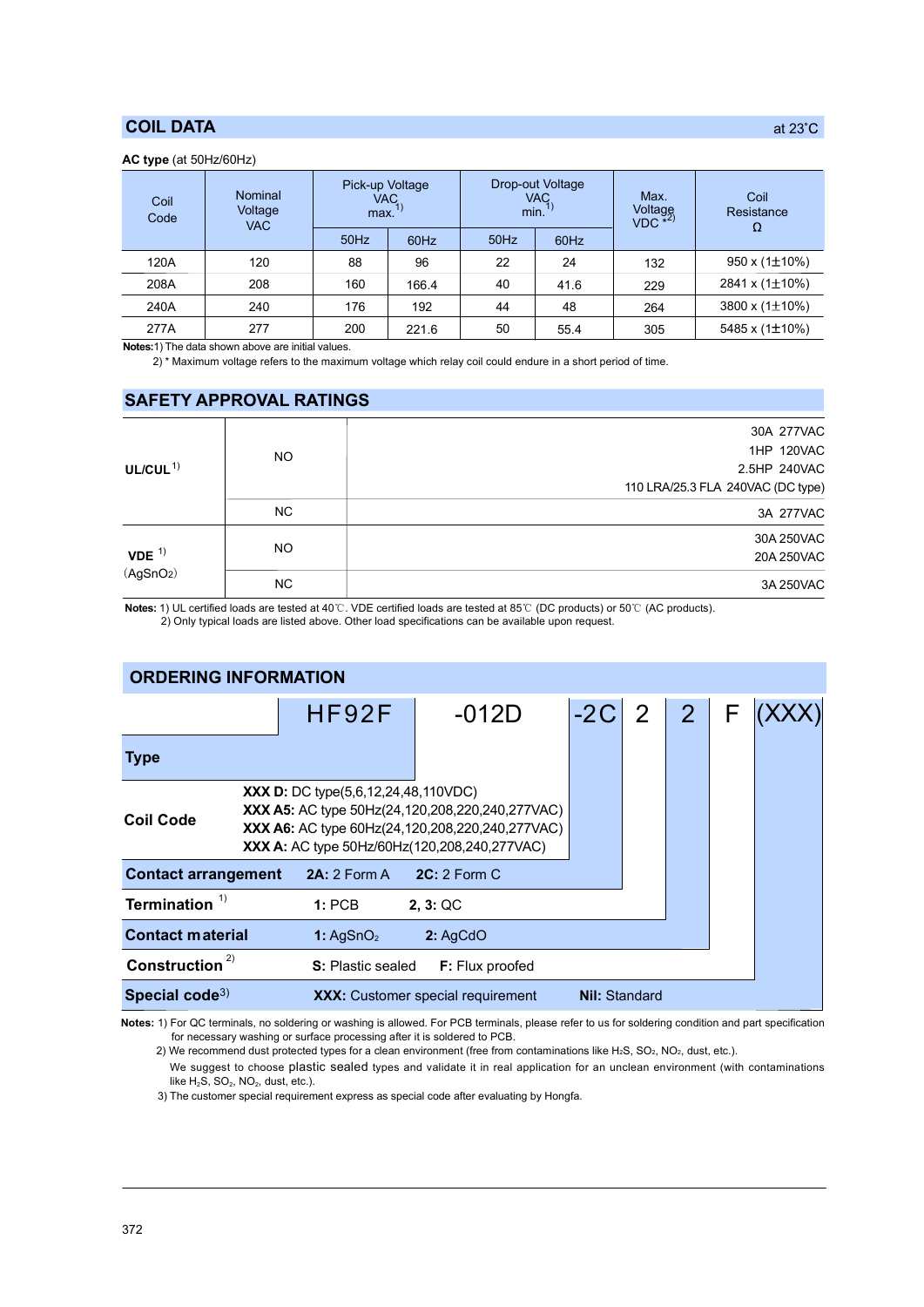## OUTLINE DIMENSIONS, WIRING DIAGRAM AND PC BOARD LAYOUT Unit: mm

#### Outline Dimensions

1 Type (PCB)



2 Type (QC)





3 Type (QC)







PCB Layout (Bottom view)



Wiring Diagram (Bottom view)



Remark: 1) In case of no tolerance shown in outline dimension: outline dimension ≤1mm, tolerance should be ±0.2mm; outline dimension >1mm and ≤5mm, tolerance should be ±0.3mm; outline dimension >5mm, tolerance should be ±0.4mm.

2) The tolerance without indicating for PCB layout is always ±0.1mm.